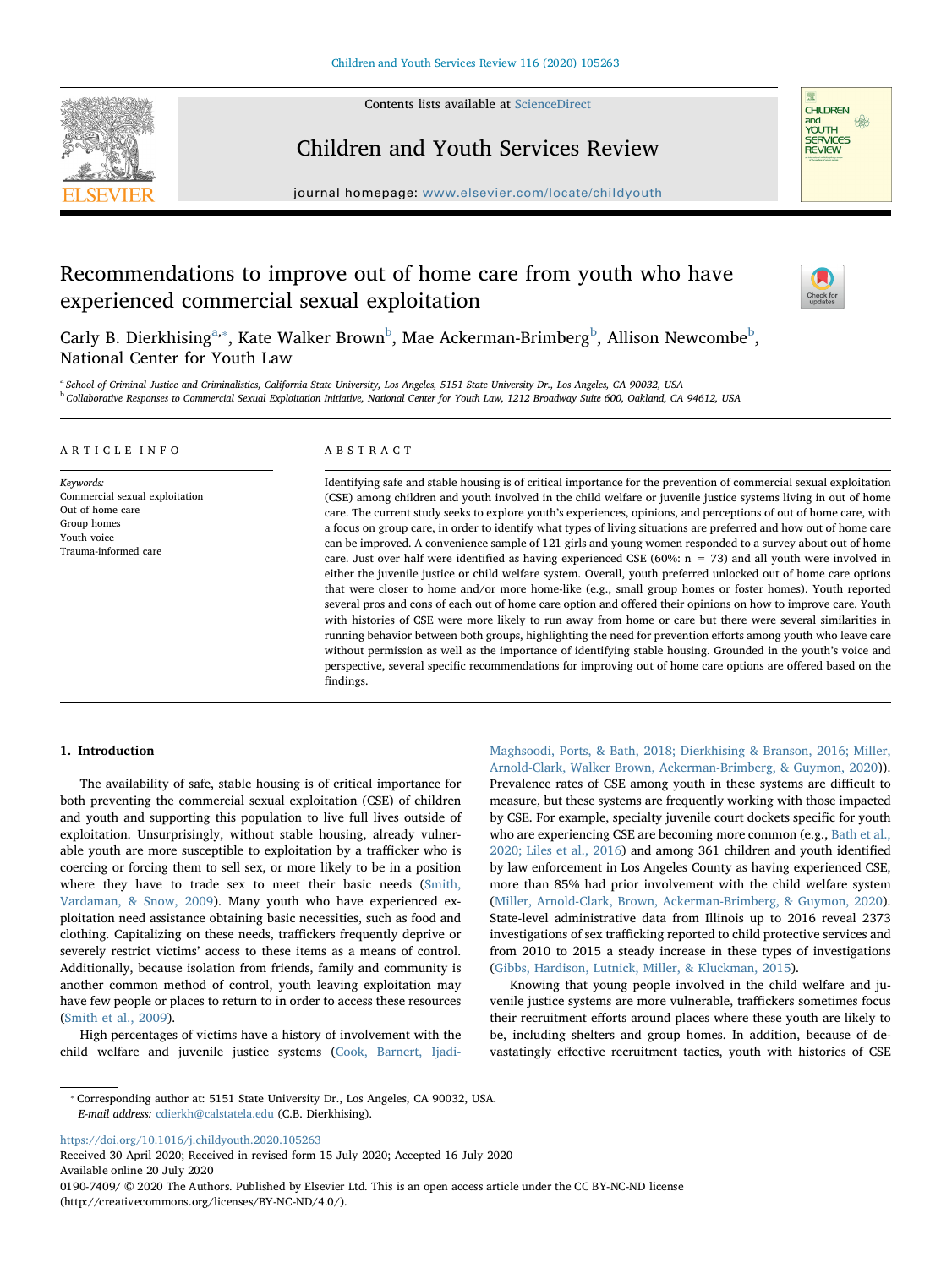often leave group homes, shelters, and other out of home care options, sometimes returning to their traffickers out of fear, necessity, or due to attachment to their traffickers arising from trauma-coercive bonding ([Sanchez, Speck, & Patrician, 2019](#page-7-2)). Many children and youth leave and return to an exploitative situation multiple times before they find stability and can be free from exploitation. Youth also may be leaving an unstable home environment or leaving out of home care without permission for other reasons (e.g., to see their families) putting them at increased risk for CSE.

Adding to these challenges in providing stable housing to systeminvolved youth, many shelters and group homes have strict policies prohibiting youth from leaving without permission and some may refuse to accept youth back when they return. When youth leave care without permission it is often referred to as running away or absent without leave (AWOL). While this term is commonly used in public service systems, it is often a misnomer because youth leave care for a variety of reasons and for varying lengths of time [\(Crosland & Dunlap,](#page-6-3) [2015\)](#page-6-3). Anecdotally, youth have been deemed as running away when they walked to the corner store without permission. Thus, youth are, at times, labeled as 'runaways' or 'AWOL' for typical adolescent behaviors simply because of the nature of their living situation. The term is also problematic because it connotes blame on the youth for behaviors that may be developmentally appropriate, as well as behaviors that the youth may deem as necessary for their own safety, such as leaving a place where they are facing abuse or conflict, or due to coercion from an exploiter.

When youth leave care without permission and/or are rejected form returning to care based on group home policies youth are put at greater risk for continued exploitation through further housing instability ([Latzman, Gibbs, Feinberg, Kluckman, & Aboul-Hosn, 2019](#page-7-3)). For example, among a large sample of youth in the child welfare system in the state of [Latzman et al. \(2019\)](#page-7-3) found several important associations among leaving home or care without permission, youth's housing instability, and risk for CSE. Using data from 37,000 youth, the authors found that the odds of human trafficking<sup>[1](#page-1-0)</sup> while on runaway status (i.e., youth who had left out of home care without permission and were reported by the home as missing) increased when a youth had a higher frequency of foster care placements in their history (i.e., more housing instability). Specifically, youth who had a median number of 18 placements in their history had a 70% greater chance of experiencing human trafficking while on runaway status compared to youth with one out of home care experience. In other words, every additional placement increased the risk for human trafficking ([Latzman et al., 2019](#page-7-3)).

Housing instability and increased likelihood of leaving care without permission is more frequent among youth living in congregate care ([Latzman et al., 2019](#page-7-3)). Across the nation there has been a movement to reduce the use of congregate care [\(Chadwick Center and Chapin Hall,](#page-6-4) [2016; Palmer, Ahn, Traube, Prindle, and Putnam, 2020; Payne, 2016](#page-6-4)), an umbrella term for group care settings such as group homes, due to the widespread recognition of the harmful effects and overuse of this type of living environment for children (Children'[s Bureau, 2015;](#page-6-5) [Dozier et al., 2014](#page-6-5)). National data reveal that children and youth in group care are nearly three times as likely to have a clinical diagnosis, more likely to spend a longer time in foster care, and more likely to have been removed from home due to behavioral problems [\(Children](#page-6-5)'s [Bureau, 2015\)](#page-6-5) indicating that children and youth in group care are a high needs population. Research has also shown that youth with a history of at least one stay in a group home are 2.4 times more likely to be arrested and 40% of all arrests among youth in child welfare are correlated with group home stays [\(Ryan, Marshall, Herz, & Hernandez,](#page-7-4) [2008\)](#page-7-4). [Goodkind, Shook, Kim, Pohlig, and Herring \(2013\)](#page-7-5) also found an increase in arrest based on experience in congregate care. In their work

this increased risk for arrest was found specifically among White youth and girls when controlling for other variables ([Goodkind et al., 2013](#page-7-5)). Overall, experience in group care settings has been identified as contributing to youth crossing over from the child welfare to juvenile justice system (e.g., dual system or crossover youth).

A snapshot of youth in California in 2019 showed nearly 62,000 children and youth were in the foster care system, including youth involved in either the juvenile justice or child welfare system ([Webster](#page-7-6) [et al., 2020](#page-7-6)). Despite the evidence indicating negative impacts of group care, 6% of all youth in the foster care system were in group homes; however, of those in group homes nearly 85% were between the ages of 11–17. Specifically, 45% were aged 16–17, 40% were aged 11–15, and group homes were the most common living situation for youth aged 16–17 [\(Webster et al., 2020\)](#page-7-6). In addition, national data reveal that nearly one in four adolescents', aged 13 and older, first out of home care setting was congregate care (Children'[s Bureau, 2015](#page-6-5)). Clearly, adolescents are disproportionately impacted by congregate care; a developmental stage where children learn and practice autonomy and more advanced self-regulation skills. As stated in the consensus statement on group care by the American Orthopsychiatry Association; "An institutional setting with fixed rules and procedures that are not adapted to the individual is not conducive to the healthy development of autonomy." [\(Dozier et al., 2014, p. 221](#page-6-6)).

In 2018 the Family First Prevention Services Act, H.R. 1892, 115th Cong., tit. 7 (2018) was signed into law which dramatically changes how child welfare systems can fund out of home care for foster youth. The Families First Act, among other key changes, disallows Title IV-E funds to be used to pay for congregate care for longer than two weeks; however, this restriction doesn't apply if the foster child is at-risk for CSE as well as a few other specially identified populations (Pilnik, n. d.). In essence, this legislation recognizes the harm of congregate care living for youth, but it also means that youth impacted by CSE may still live in these settings. At the time of this writing, this legislation is still being interpreted and implemented at the state level. This represents a critical opportunity for states and localities to consider how to best support youth impacted by CSE and living in group care.

The current study is exploratory in nature and takes an applied research approach in order to address the specific problem of housing instability among youth with histories of CSE. The goals of the current study are to; (1) evaluate which types of out of home care options youth in child welfare and juvenile justice prefer and why; (2) compare youth's preferences based on history of CSE; (3) explore factors related to leaving care without permission; and (4) identify youth recommendations and opinions on how to improve group homes. We take a multi-method approach to achieve these goals. Quantitative data are analyzed in addition to open-ended survey questions which are thematically analyzed through an inductive approach to identify the most common responses (i.e., themes).

# 2. Methods

# 2.1. Survey administration

Surveys were developed by the Directors of the CSE Units/Divisions of the juvenile justice and child welfare systems in Southern California as part of a County initiative to gain more knowledge about youth's preferences and experiences in out of home care. Surveys were optional and administered via pen and paper. De-identified secondary data was received from the Probation Department and child welfare system by the first author and approved by the first author's IRB Office as an exempt IRB given the nature of the data.

Convenience sampling was used in both the child welfare and juvenile justice systems. Youth with open Probation cases were asked to complete the survey with their Probation Officer or on their own. Youth were selected from juvenile facilities, out-of-home care, and the community (i.e., youth on probation). Youth with open child welfare cases

<span id="page-1-0"></span> $1$ <sup>1</sup> The authors included both labor and sex trafficking in their analyses, but the predominant trafficking experiences were commercial sexual exploitation.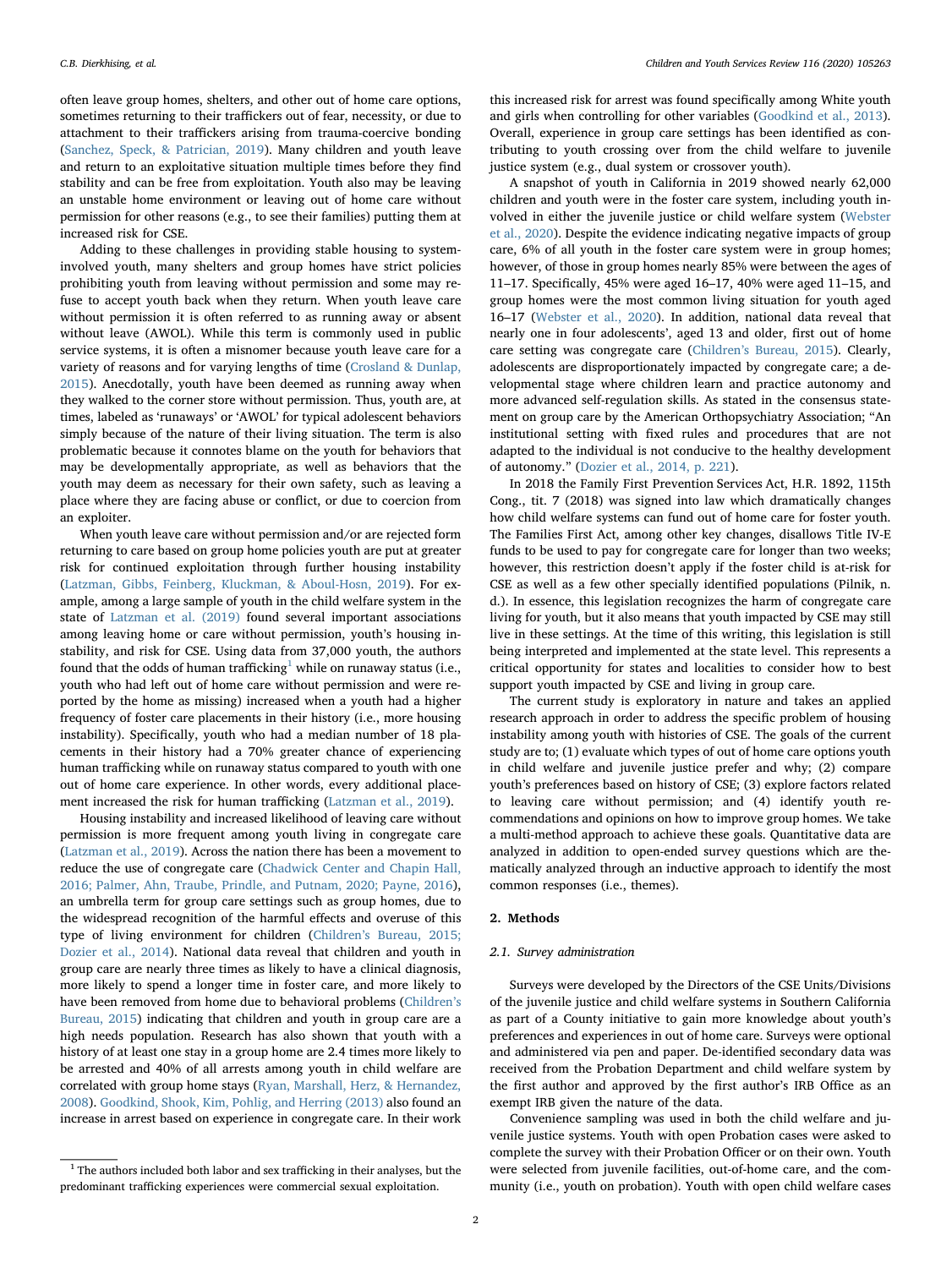#### <span id="page-2-0"></span>Table 1

Size and location preferences of housing options in ranked order.

|                  | 1st choice | 2nd choice | 3rd choice |           |            |           |
|------------------|------------|------------|------------|-----------|------------|-----------|
|                  | CSE        | $No-CSE$   | CSE        | $No-CSE$  | CSE        | $No-CSE$  |
|                  | $\%$ (n)   | $\%$ (n)   | $\%$ (n)   | $\%$ (n)  | $\%$ (n)   | $%$ (n)   |
| Size of Home     |            |            |            |           |            |           |
| Large Group Home | 19%(12)    | $29\%(13)$ | $25\%(16)$ | 27%(12)   | 57%(35)    | 44%(20)   |
| Small Group Home | $42\%(28)$ | $39\%(18)$ | 44%(29)    | 57%(26)   | 14%(9)     | 4% (2)    |
| Foster Home      | $41\%(26)$ | $36\%(16)$ | $29\%(18)$ | $16\%(7)$ | $30\%(19)$ | 49%(22)   |
| Location         |            |            |            |           |            |           |
| Local*           | 76%(48)    | 94%(44)    | $8\%(5)$   | 4% (2)    | $16\%(10)$ | $2\%(1)$  |
| Remote           | $12\%(7)$  | 4% (2)     | 71%(42)    | 84%(38)   | $17\%(10)$ | $11\%(5)$ |
| Out-of-State*    | 14%(8)     | $2\%(1)$   | $21\%(12)$ | 9% (4)    | 66%(38)    | 89%(40)   |

<span id="page-2-1"></span>\* Significant difference based on CSE experience (p < .05).

were selected from a youth club or from Social Workers' caseloads. The youth participating in the club completed the surveys during a meeting. A child welfare administrator walked them through the questions by reading the questions to them and checking to see if clarifications were needed. Youth selected from caseloads completed the survey during a face-to-face visit or telephone call with their Social Worker. Social Workers were instructed to assist the youth with any questions that they may have had while taking the survey either in person or via telephone. Only females were selected to participate in the survey because they are disproportionately identified as having experienced CSE and involved in the child welfare or juvenile justice systems.

# 2.2. Survey variables

Out of home care histories and preferences. Youth were asked to identify whether they had lived in any of the following types of homes: locked home, out-of-county or state home, large group home, small (6 bed) group home, foster home, and other. Youth were then asked specific questions about their preferences on these different homes. First, they were asked if they preferred locked or unlocked homes, and why. Next, they were asked to rank their preferences in terms of size (large group homes, small group homes, and foster homes) and locations (remote, local, and out of state), which included open-ended follow-up questions regarding the pros and cons of each option.

Perceptions of counseling. Youth were asked how they felt about counseling services in out of home care and whether they found it helpful.

Leaving care without permission. Youth were asked if they had ever left care without permission ("ran away"), how old they were when they first left without permission, whether they left out of home care or their home first, how many times they left without permission, whether they left with someone else, whether it was their idea to leave, and if they went home when they left out of home care.

Opinions on how to improve out of home care. Youth were asked what they think would make out of home care better and what training group home staff need to work with youth who have experienced CSE.

# 2.3. Analytic plan

The survey sought to compare the experiences of youth who had been identified as having experienced CSE to those who hadn't. When possible, null hypothesis significance tests were performed using ANOVA or chi-square statistics to identify whether there were statistically significant differences between subsamples in how they responded. Open-ended feedback was also solicited from youth with histories of CSE and thematically analyzed from an inductive approach to identify the most common themes/responses among youth based on the survey question.

# 3. Results

#### 3.1. Participants

Of the 121 girls and young women that responded, 56% were on Probation ( $n = 68$ ) and 44% were involved in the child welfare system  $(n = 53)$ . Just over half were identified as having experienced CSE (60%:  $n = 73$ ) and 40% ( $n = 48$ ) were not identified as having experienced CSE. Ten girls and young women (8%) reported that they were pregnant or parenting (3 no-CSE; 7 CSE). No additional demographic information was collected by the Departments.

# 3.2. Out of home care and preferences among all youth

Nineteen percent of the youth reported having been in a locked placement, 16% had been in an out-of-county or out-of-state placement, 60% had been in a large group home, 63% had been in a small (6-bed) group home, and 33% had lived in a foster home.

The majority of youth preferred unlocked placements (98% no-CSE subsample; 87% CSE subsample) to locked placements. When asked why they preferred unlocked placements, four themes emerged. Two interrelated themes were having freedom and not wanting to feel like they are in jail. For example, youth stated, "My freedom is important, nobody wants to feel incarcerated," "I don't want to feel like a prisoner," and "I feel that unlocked placements let you have more freedom." Two additional themes were regarding the normalcy of unlocked homes and the activities available at these types of homes. For example, youth stated, "Because I at least feel at home," "So I can feel like I am actually a part of the community," and "To be able to participate in activities in the community, sports, job, and shopping."

As shown in [Table 1](#page-2-0), youth with histories of CSE ranked small group homes and foster homes nearly equally as their top placement preference out of the three options they were given; they most frequently chose small group homes as their second choice, and large group homes as their third choice. For youth without histories of CSE, the most commonly selected first and second place options were small group homes (39% and 57%, respectively), and the most selected third place option was foster homes. There were no statistically significant differences found when assessing how youth ranked these homes based on history of CSE.

When asked to rank their top three preferences for location, the response options were local, remote (e.g., out-of-county), or out-ofstate. As shown in [Table 1,](#page-2-0) the majority of both groups ranked local homes as their top location preference. Both groups also ranked remote most frequently as their second ranked location preference, and out-ofstate as their most frequent third location preference. Although both groups ranked these locations similarly, there were significant differences found between the groups. First, the youth without histories of CSE were significantly more likely to rank local homes higher  $(F(1,$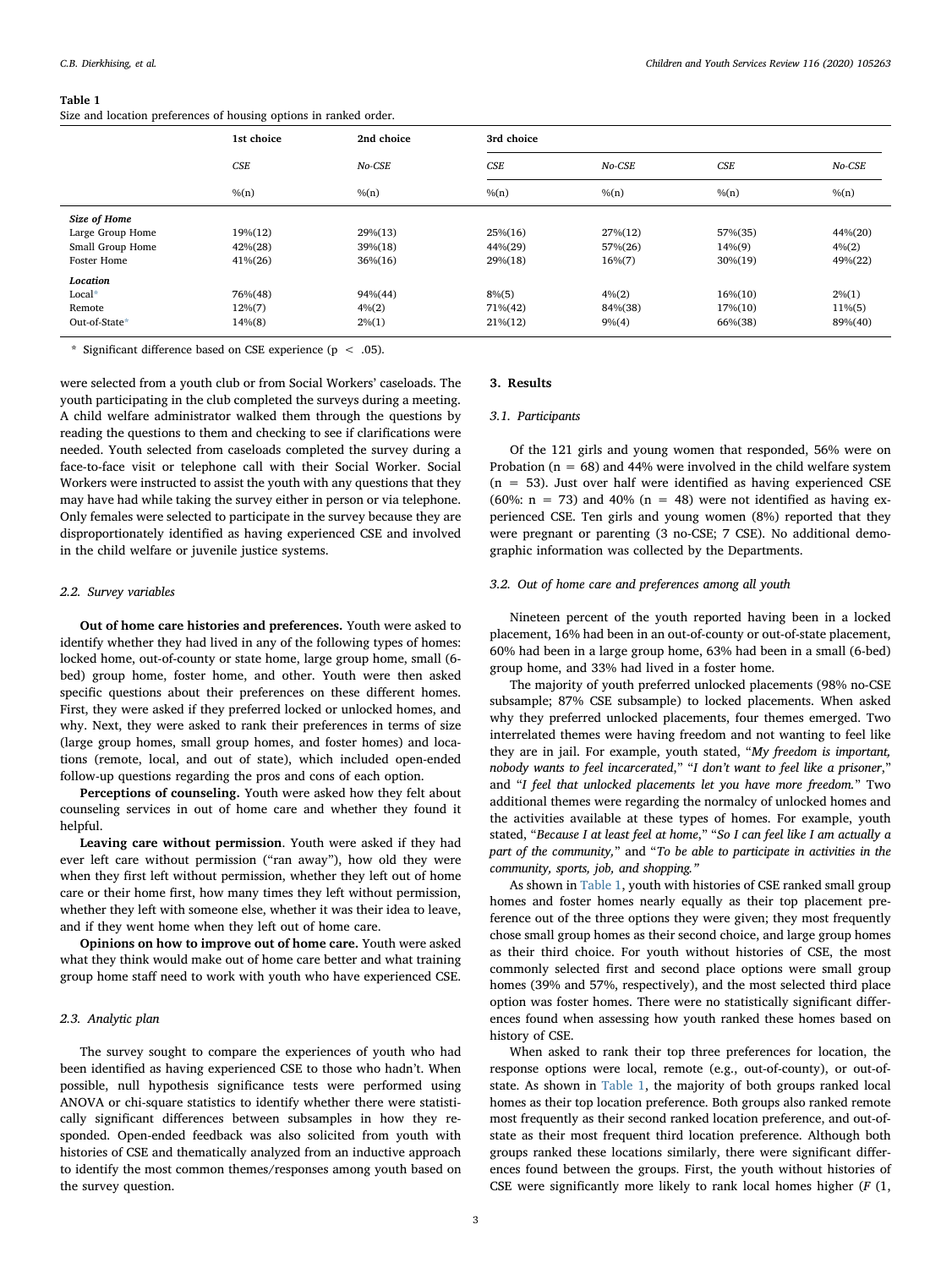#### <span id="page-3-0"></span>Table 2

Themes of the positives and negatives of different sizes and locations of homes from youth with histories of CSE.

|                    | Pros                         | Cons                         |  |
|--------------------|------------------------------|------------------------------|--|
| Large Group        | More socializing             | Drama                        |  |
| Home               | More activities              | No privacy                   |  |
|                    | More staff to make you feel  | Fighting (easier to get into |  |
|                    | comfortable                  | one and more around you)     |  |
|                    | More services                | Unclean                      |  |
|                    | Learn to deal with different | Too many girls, causes a     |  |
|                    | personalities                | range of problems            |  |
| Small (6-bed)      | Less drama because fewer     | Staff                        |  |
| <b>Group Home</b>  | girls                        | Fewer activities and         |  |
|                    | More personal time and       | programming                  |  |
|                    | attention from staff         | Drama                        |  |
|                    | Home-like                    | Small space                  |  |
|                    | Ouieter and calmer           |                              |  |
|                    | Can prepare your own meals,  |                              |  |
|                    | watch TV, have your own      |                              |  |
|                    | bed                          |                              |  |
|                    | More personal space          |                              |  |
| <b>Foster Home</b> | Like a real home             | Not your real family         |  |
|                    | More freedom                 |                              |  |
|                    | More family-like             |                              |  |
|                    | More normalcy                |                              |  |
| Local              | Close to family              | Easy to AWOL                 |  |
|                    |                              | Easy to get drugs            |  |
| Remote             | Less likely to AWOL          | Away from home               |  |
|                    | New people, new              | Miss family                  |  |
|                    | environment, new             | Too hard for family to visit |  |
|                    | experiences                  |                              |  |
|                    | Better than out-of-state     |                              |  |
| Out-of-State       | Less likely to AWOL          | Hard to adjust               |  |
|                    | New experiences              | Too far from family          |  |
|                    | Can focus on programming     |                              |  |

108) = 6.93,  $p < .05$ : CSE subsample  $M = 1.39$ ,  $SD = 0.75$ : no-CSE subsample  $M = 1.09$ ,  $SD = 0.35$ ). Specifically, 76% of the CSE subsample ranked local as their first choice and 94% of the no-CSE subsample ranked local as their first choice. In addition, youth with histories of CSE were significantly more likely to rank out-of-state homes higher (F (1, 101) = 8.29,  $p$  < .01: CSE subsample  $M = 2.51$ ,  $SD = 0.73$ ; no-CSE subsample  $M = 2.89$ , SD = 0.41) compared to their counterparts. Specifically, 14% of girls and young women with a history of CSE ranked out-of-state as their first choice compared to 2% of girls and young women with no history of CSE.

# 3.3. Reasons for out of home care preferences among girls and young women with a history of CSE

<span id="page-3-1"></span>Youth with histories of CSE also listed benefits and drawbacks of their top three home preferences. The themes among their responses are listed in [Table 2.](#page-3-0) In reference to small group homes, youth most often stated that there is less drama because there are fewer girls, that they are more home-like, there is more attention from staff, and there is

more personal space. Conversely, some stated they do not like the staff at small group homes, that they struggled with the small space, and there were fewer activities and opportunities for programming. For foster homes, youth liked that they are more home-like and family-oriented, but they did not like that they were not their own families, which made it harder for them to feel comfortable.

When discussing large group homes, some youth liked having more girls around to socialize with; some said more people around helped them learn to deal with a variety of personalities. In contrast, however, the most common drawback of a large group home was having more girls there. Youth most frequently reported more drama in these homes because there were more girls, including more fighting, less privacy, and people coming and going a lot. They also reported, as a positive, liking the increased availability of activities as well as more staff members in large group homes. Some indicated that more staff is appealing because there was a greater chance there would be someone they would connect with.

Regarding housing locations, youth preferred to live locally so that they were near family (see [Table 2\)](#page-3-0). Conversely, they also reported it was easier to be absent without permission and easier to get drugs. It is notable that this was the only question in the survey that elicited any response about drugs. For both remote and out-of-state options, youth stated as a positive that it was harder to leave or run away, and they provided new opportunities for activities and a greater ability to focus on programming. On the other hand, youth reported that it was hard to be away from family and for family to visit these locations. For out-ofstate locations, youth also reported it was hard to adjust to these homes. Youth did not discuss traffickers often, but one youth mentioned traffickers in reference to remote (e.g., out-of-county) housing: she stated that "it's still easy for a trafficker to go pick you up." For local housing, one youth stated, "it's too easy to AWOL and for the trafficker to expect you to return to him."

#### 3.4. Leaving care or home without permission

Youth with histories of CSE were significantly more likely to have run away from home or left care without permission at some point  $(X^2 = 13.55, p \leq .001)$  and those with histories of CSE reported leaving care or home without permission significantly more frequently than the comparison group ([Fig. 1:](#page-3-1)  $X^2 = 13.44$ ,  $p \le 0.01$ ). However, youth in both groups reported a very high prevalence of leaving home or care without permission. Specifically, 99% of the CSE subsample compared to 78% of the comparison group reported having ever run away from either home or out of home care (see [Fig. 2](#page-4-0)). There was no significant difference in how old youth were when they reported they first ran away (CES  $M = 13.6$  years old; non-CSE  $M = 13.4$  years old).

While youth with a history of CSE were more likely to have ever left home or care without permission, there were no differences among the samples on the other variables related to leaving home or care without permission. As shown in [Fig. 2](#page-4-0), about two-thirds of all youth who had ever left home or care without permission first ran away from home,



Fig. 1. Percent of Youth Indicating the Number of Times They Left Care without Permission Among Youth Who Had Reported Running Away at Some Point (n = 91).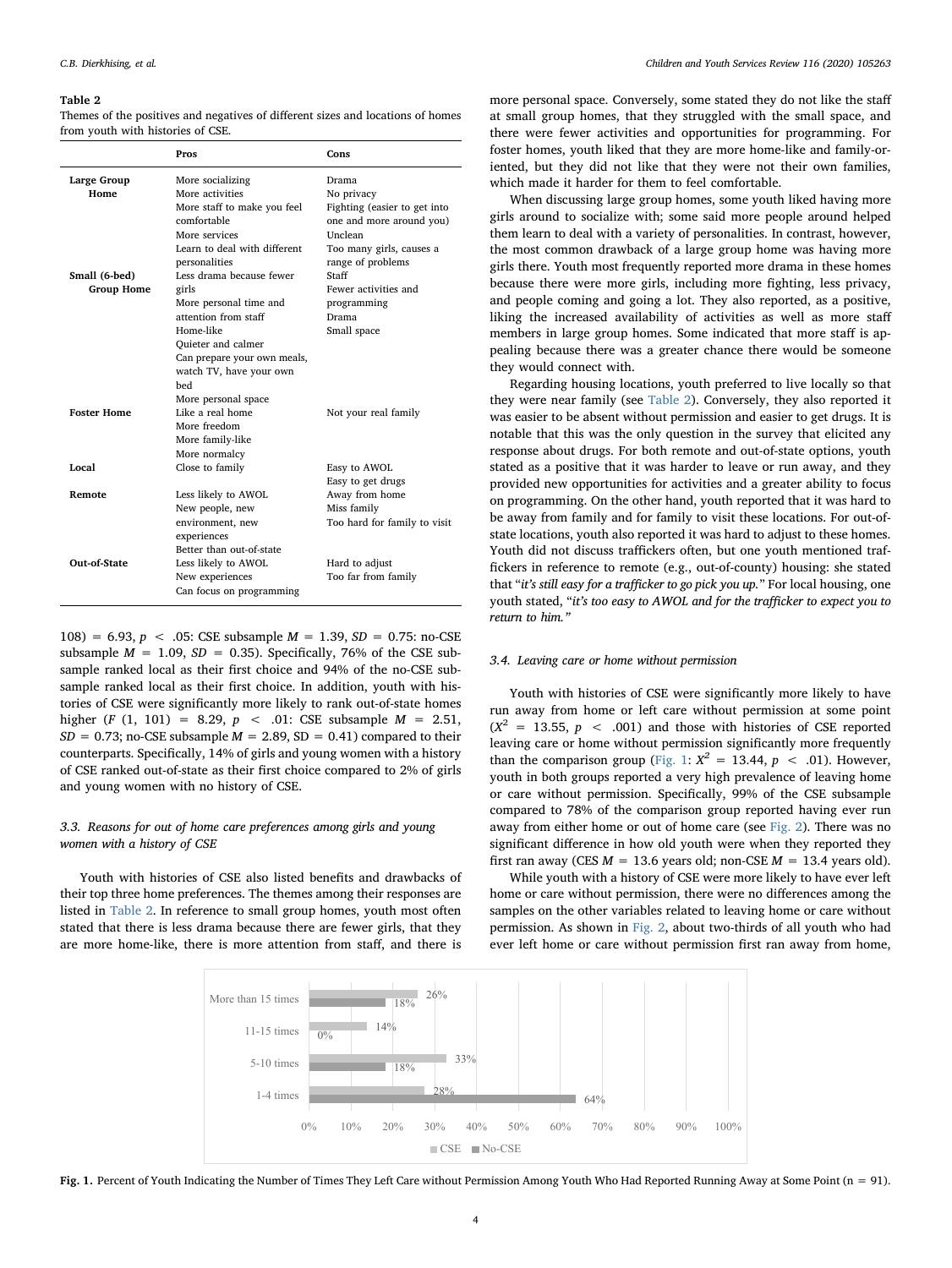<span id="page-4-0"></span>

Fig. 2. Comparing Running Behavior between the CSE and no-CSE Subsamples Among Youth Who Had Reported Ever Running Away ( $n = 91$ ).

most had run away from out of home care at some point, nearly half had left care with someone else, just more than half said running was their idea, and 41% of those without a history of CSE and 51% with a history of CSE stated they never went home when they left care without permission.

# 3.5. Opinions on counseling in out of home care among girls and young women with a history of CSE

Youth with histories of CSE were asked whether they found counseling in out of home care helpful or unhelpful. The themes from their responses are shown in [Table 3.](#page-4-1) Overall, they found counseling valuable for a variety of reasons, but they also did not like feeling forced into it or feeling forced to talk when they did not feel ready. In addition, youth consistently noted that inconsistency in counseling (because of changes in their living situation or counselor changes) was unhelpful. For example, one youth stated, "When you change placements you have to start all over with a new therapist." Another youth stated regarding what is unhelpful, "That the therapist leaves and you get a new one. That happened a lot in placement."

Some youth with a history of CSE reported a preference for one-onone therapy: "I feel good with the one-on-one therapy instead of group therapy." Others reported liking family therapy: "It was really helpful. Family therapy gave a comfortable place to talk about difficult topics." However, several youth noted that they did not like group counseling. Reasons included: they were not comfortable, other girls were rude, things said in groups were spread around, other people talked too much, and some girls were not ready to be open in groups.

#### <span id="page-4-1"></span>Table 3

Themes from Youth's opinions on counseling in care among girls and young women with histories of CSE.

| <b>Helpful Things About</b>      | Unhelpful Things About Counseling in     |
|----------------------------------|------------------------------------------|
| Counseling in Care               | Care                                     |
| • Family therapy                 | • Group counseling                       |
| • Someone that listens to you    | • Having to tell my story                |
| • Good to have someone who       | • Feeling forced to open up when I'm not |
| doesn't judge you                | ready                                    |
| • Learning new coping skills     | • Feeling like its mandatory             |
| • Being able to talk to someone  | • Having to change therapists when the   |
| • Discuss how you are feeling or | therapist leaves or placement changes    |
| things that bother you           | • Inconsistent sessions/meetings         |

3.6. Opinions on how to improve out of home care among girls and young women with a history of CSE

Youth were asked what type of training they believe group home staff should have to work with youth with histories of CSE. The most common response or theme was training on CSE. Specifically, youth expressed the desire for staff to understand what they had been through more, and how to not be judgmental. For example, "Staff need more advice on CSEC issues, sometimes they made me feel bad and ashamed." In contrast, some youth reported that there is no way that staff could understand what they had been through since they had not been through it themselves. For example, "No training compares to what we go through or can help work with us if you haven't went through it." Other themes included training on trauma or mental health and how to recognize the signs of, or how to reduce, running away such as, "Knowing the signs of a person getting ready to AWOL."

Youth with histories of CSE were then asked what would make placement better. The most common themes were better staff, more money, better food, more outings and activities, better and more immediate therapeutic services, more clothes, and more passes. For example, "Longer home passes, passes to other relatives and more services." Another girl recommended, "Immediate therapeutic services, even the day you get there I need that; more group sessions; longer family passes." Another theme was flexibility; specifically, youth discussed the need to have some flexibility for when they are upset, such as being able to go on a walk or listen to music.

Regarding staff, youth's responses indicated two primary themes; a need for more compassionate staff and staff with good communication skills. For example, youth stated; "More dedicated and understanding staff", "Good communication skills, understanding, and not judgmental", and "Having staff you can talk and confide in". One youth stated that it would be better "if staff were not disrespectful. Once they know you're in the life they treat you differently. Not all staff, just some."

# 4. Discussion

The current study explores youth's opinions about group care among youth involved in either the juvenile justice or child welfare systems with a specific focus on youth with histories of CSE. Findings reveal that nearly all youth prefer unlocked placements (98% non-CSE; 87% CSE) which is not surprising given youth's need for freedom and autonomy. The majority of youth also reported preferring out of home care options that were closer to home. However, youth with a history of CSE were more likely to rank out-of-state placements higher in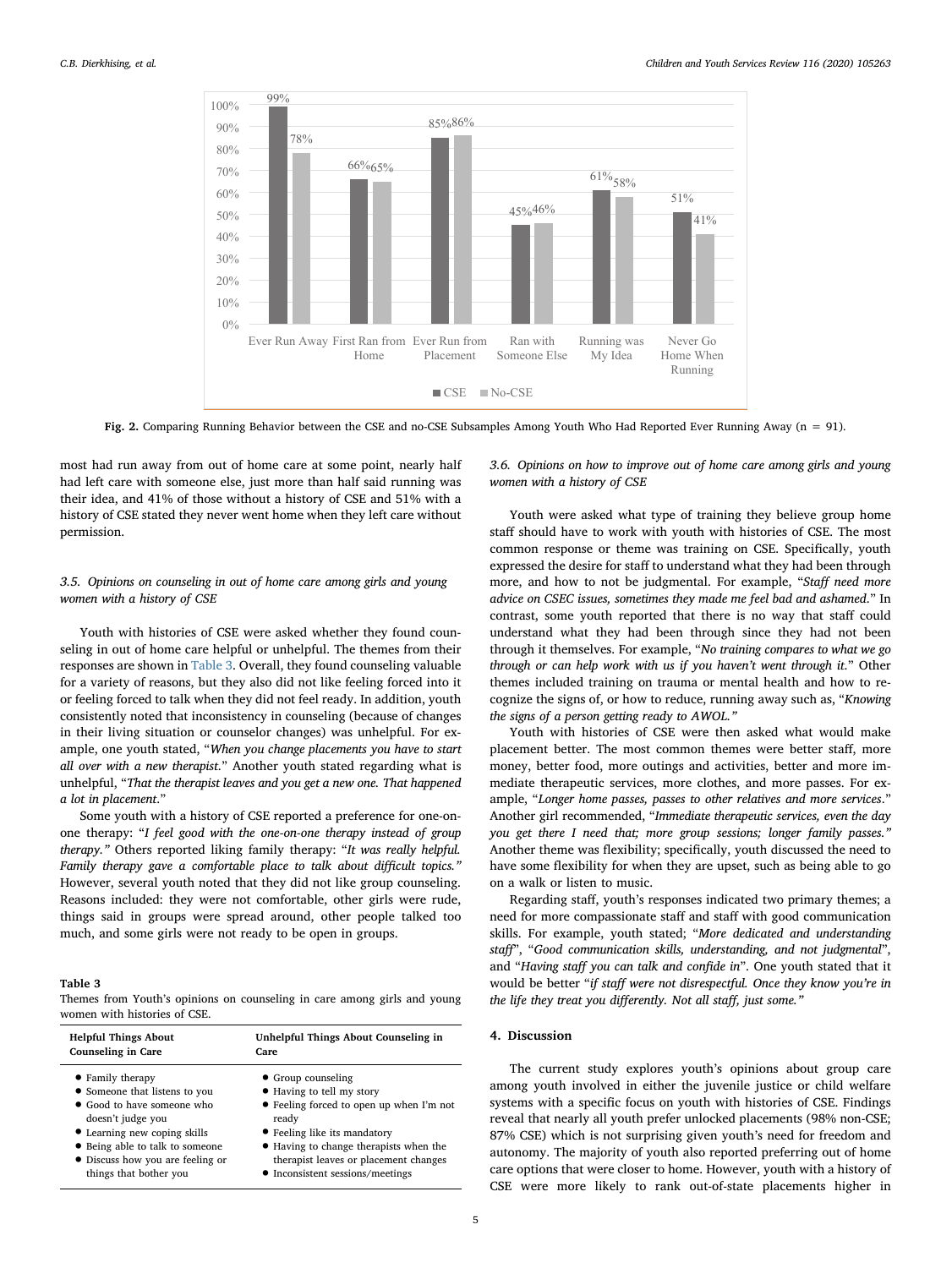preference (14% ranked as their top choice) compared to youth without a history of CSE (2% ranked as their top choice). In addition, youth without histories of CSE were more likely to rank local homes higher. To contextualize these responses, it is important to recall that only 16% of youth reported ever having been in an out-of-state or out-of-county group home; thus, responses from youth, both with a history of CSE and not, were not all based on experience of living in a remote group home. Instead, youth based these responses on their perceptions of what they thought it would be like. Youth with a history of CSE stated a benefit of out-of-state group homes was that they were less likely to leave without permission. In contrast, they also stated it was harder to adjust to outof-state group homes and hard to be far from family.

Youth mostly preferred smaller home-like settings that were closer to their families. When asked to rank small group homes, large group homes, and foster homes in order of preference, both groups nearly equally ranked small group homes and foster homes. The qualitative data indicate that youth with histories of CSE like the smaller space and that there is less drama with fewer girls in a smaller home, while disliking the lack of activities and opportunities for programming in small group homes. In contrast, larger group homes provided these additional opportunities, such as having more activities and more services, while also having more potential conflict among larger groups of youth. These findings indicate that a merging of the positives from the small and large group homes may provide a more ideal setting for youth. Specifically, a small, home-like setting with plenty of activities, services, and diverse staff, but also fewer other youth, may strike the right balance for many youth.

The youth surveyed who have experienced CSE reported leaving home or care significantly more often than youth without histories of CSE. Yet, youth who reported ever running away had similar running behaviors, regardless of whether they had experienced CSE. They reported similar histories of where they first ran from, whether they ran from out of home care, and whether they ran with someone else or alone. This indicates that although youth with histories of CSE are more likely to leave home or care without permission, youth who leave home or care without permission and have not been identified as CSE are a high risk group for future exploitation and prevention services must be targeted appropriately to reduce this risk. This is line with previous research that consistently shows running away as a risk factor for CSE (e.g., [Latzman et al., 2019](#page-7-3)) and that out of home care through the child welfare system is in and of itself a risk factor for CSE ([Reid, 2018](#page-7-7)). Future research should focus both on prevention efforts to reduce youth leaving care as well as identifying what youth do when they leave care in order to inform those prevention efforts.

With regard to what might make group homes better, youth discussed the need to increase staff training on CSE and have staff with better communication skills and more compassion. For instance, many girls stated that staff need training on issues related to CSE in order to be less judgmental and increase rapport and engagement. Girls also reported needing more money, better food, more outings and activities, better and more immediate therapeutic services, more clothes, and more home passes. These are important recommendations and would be bolstered by future research on staff's perceptions of working with youth with histories of CSE and the types of training they receive and/ or want.

Youth with a history of CSE found counseling in out of home care helpful but its usefulness was diminished when the counselors were inconsistent or changed around too much. In addition, youth found groups to be difficult to engage in and most seemed to prefer individual therapy. Unfortunately, many counselors are specific to certain homes, which means that when youth experience a change in their living situation, they also experience a change in their counselor and lose any trust and rapport that may have been established. Group and foster homes should consider ways in which counselors can remain consistent in youth's lives, providing continuity of care, despite changes in their living situation.

#### 4.1. Practice and policy implications

The current study provides several recommendations for states and local jurisdictions working to identify and develop safe and stable housing options for youth with histories of, or at-risk for, CSE. Interestingly, many youth had opinions and preferences about homes they hadn't even had experience living in which means that even when youth haven't been to a certain type of home they still have a sense of whether or not they want to live there. This highlights the need to discuss housing options with youth when making decisions on where they will live. This recommendation is grounded in principles of adolescent development that suggest that decisions about where a youth will live should include discussion with youth in order to promote agency and autonomy [\(Dozier et al., 2014](#page-6-6)). The shared decision-making model developed for use in medical settings has been recommended for use when working with youth who have experienced CSE with specific application to housing decisions [\(Sahl & Knoepke, 2018](#page-7-8)). [Sahl and](#page-7-8) [Knoepke \(2018\)](#page-7-8) offer specific examples and steps in how to use shared decision making when discussing housing options and preferences with youth. These steps include; acknowledging options, discussing risks and benefits of each option, clarifying what is important to them in their living situation, and what their initial and informed preferences are for each option [\(Sahl & Knoepke, 2018](#page-7-8)). Even when youth's preference may not be where they are able to live, having the ability to discuss their preference can promote a sense of control in decision-making about their life. This is a particularly important developmental asset in adolescence that system-involved youth have less opportunity to develop, particularly those living in congregate care [\(Dozier et al., 2014](#page-6-6)).

The design of group care settings should incorporate the positive attributes of different types of homes while minimizing the negative. As these findings highlight, there is a need to increase opportunities for a range of activities (e.g., community service, outings, etc.), diverse staff to connect with, continuity among staff and clinicians, and smaller home-like settings while reducing the use of large group homes where too many youth are living in one place. Oftentimes, group homes rely on community-based organizations to provide outings and activities for youth. Any barriers to these opportunities should be identified and addressed by jurisdictions to ensure availability of options to these activities in the community. This could be done by encouraging or requiring group care providers, through the contracting process, to provide sufficient funding to cover youth participation in communitybased, pro-social activities, as well as funds and time for staff to transport and supervise youth participation.

Inconsistency in counselors was highlighted as being unhelpful in youth's out of home care experience. In addition, youth mostly preferred individual counseling to group counseling. To facilitate consistent and continuous treatment policies, funding streams should support clinicians remaining with individual youth even as youth move from home to home, between care and the community, or through staff transitions. Continuity in care for youth who transition from home to home frequently, such as youth with histories of CSE, may reduce exacerbation of traumatic stress reactions through the retelling of their story, facilitate rapport, and increase engagement in treatment. When transitions must occur efforts should be made to minimize and ease transitions by facilitating warm handoffs between departing and new clinicians such as: requiring the transferring clinician and new clinician to meet together with the youth at least once; providing youth with an opportunity to ask questions of and develop rapport with the new clinician before the transfer; and collaborating with the youth to share necessary information with the new clinician. This youth-focused approach is grounded in principles of trauma-informed care which has shown promise among this population [\(Cohen, Mannarino, & Kinnish,](#page-6-7) [2017; Kinnish et al., 2020\)](#page-6-7). These models should be prioritized as youth with histories of CSE in residential care have extensive trauma histories which, when untreated, have significant implications for social and emotional functioning in adulthood [\(Felitti, Anda, Nordenberg,](#page-6-8)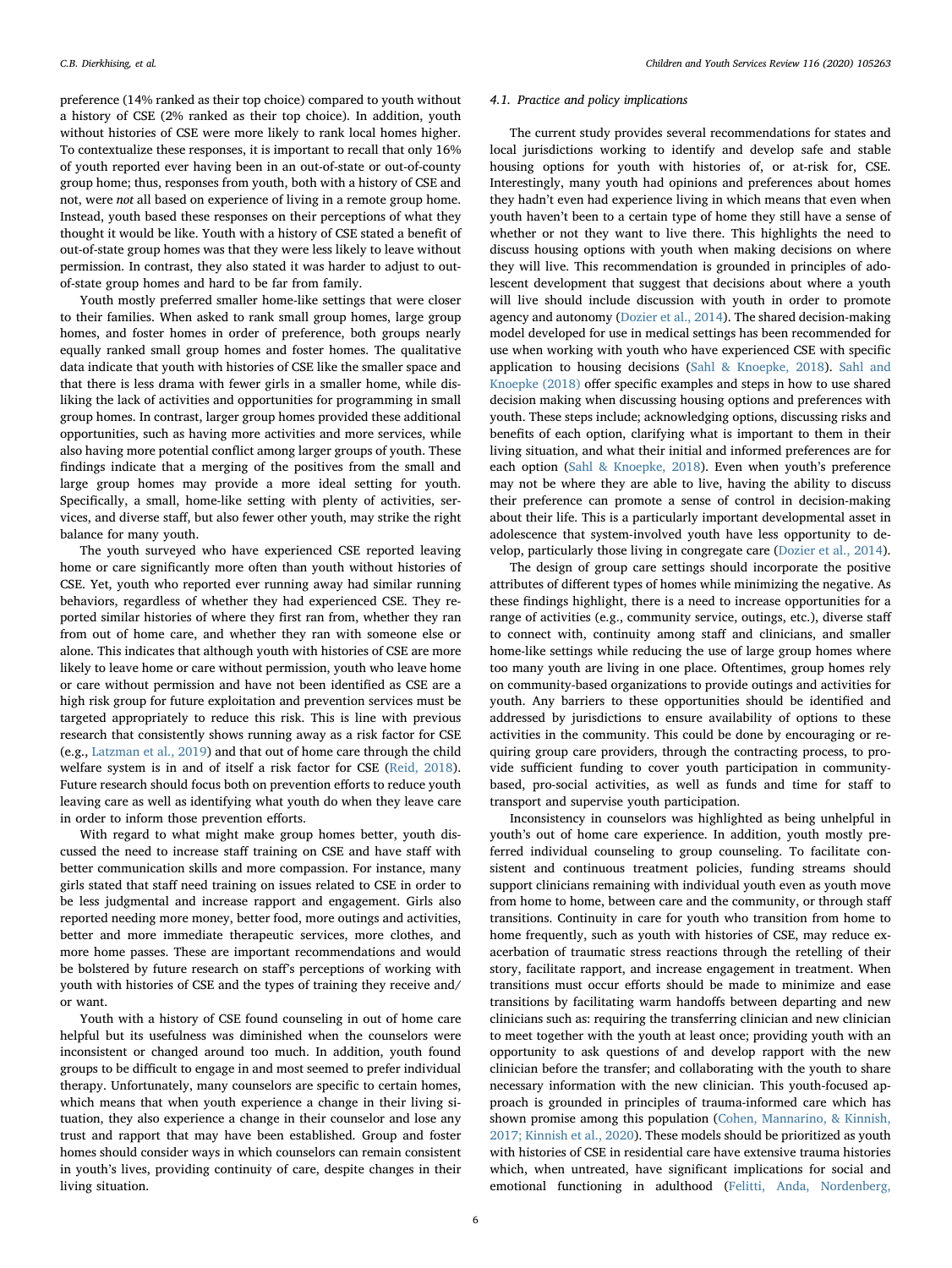# [Williamson, Spitz, Edwards, & Marks, 1998; Lanctôt, Reid, & Laurier,](#page-6-8) [2020; Ogle, Rubin, & Siegler, 2013\)](#page-6-8).

Ensuring that staff in group homes are knowledgeable about CSE, understand the dynamics of CSE, and able to develop positive rapport with youth while minimizing stigmatization were all recommendations highlighted by youth. This indicates the need for comprehensive training. Staff in group homes - from leadership to the frontline - should receive the same training fundamentals such as topics on the dynamics of power and control, risk factors and pathways of entry to CSE, strengths-based language and reducing misperceptions and "otherizing"; and trauma and its impact on child and adolescent development. More in-depth training would be needed for staff in group homes that work specifically with youth who are impacted by CSE. However, since not all youth who are at-risk for or experiencing CSE are identified by systems, basic fundamental training for all group care staff is needed.

It must also be recognized that working with traumatized populations can lead to burnout, compassion fatigue, and secondary traumatic stress reactions ([Middleton & Potter, 2015; Schmid et al., 2020\)](#page-7-9) which may be why youth felt many staff were not compassionate. A focus on staff wellness is an essential element of a trauma-informed system ([National Child Traumatic Stress Network, 2016](#page-7-10)). Trauma-informed residential settings for youth in out of home care have been found to not only better support youth but reduce physiological stress among staff ([Schmid et al., 2020](#page-7-11)). Implementing a trauma-informed milieu can help combat secondary traumatic stress, compassion fatigue, and burnout. By improving the working conditions and wellness of staff, youth benefit through engagement with more consistent and stable sources of support.

# 4.2. Limitations

The current study must be interpreted in light of its limitations. First, the generalizability of the findings is restricted by the convenience sampling strategy and the geographic specificity of the sample. The sample only included females which also limits the ability to generalize to other populations of youth who are impacted by CSE such as males, gender nonconforming, or gender fluid youth. In addition, limited demographic information was gathered about the sample. It is possible that there are between group differences on certain preferences or experiences, but it was not possible to assess for this in the current study. Importantly, the fact that the surveys were administered by the youth's social worker or probation officer may have also influenced youth responses. Finally, there were some issues related to the survey format (e.g., inconsistent response options) which reduced the clarity for some of the responses. Nevertheless, this exploratory research among an extremely vulnerable, hard to reach population still offers important lessons for systems working with youth impacted by CSE that are grounded in the youth's voice and personal experiences.

# 5. Conclusion

Creating more safe and stable homes for youth who have experienced CSE through continuity in care, developing more appropriate group care settings, improving staff training, and utilizing trauma-informed care may reduce the frequency of youth leaving care without permission. Frequent leaving from home or care is both a risk factor for and indicator of potential CSE. Both prevention and intervention efforts should include supporting youth to remain at home or in care by addressing the factors that push youth out or pull youth away from care. The current study highlights the fact that system-involved youth are running away from home or care frequently, despite a history of CSE. Thus, all youth who leave home or care without permission should be a primary focus for the prevention of CSE. Future research should assess which strategies, practices, and policies are most effective at keeping youth safe and stable while in out of home care. There are several opportunities to do so for all youth in care, and specifically for youth impacted by CSE, under the Families First Act. States developing their group care options should consider the findings and recommendations from the current study while also partnering with researchers to evaluate whether their strategies are effective in promoting stability for youth.

# 6. Author Note

This project was funded by the National Center for Youth Law through a contract with the Los Angeles County Board of Supervisors.

The authors would like to acknowledge the Los Angeles County Probation Department's Child Trafficking Unit, the Department of Child and Family Services Bureau for Specialized Services: CSEC Program, and the Los Angeles County Board of Supervisors for their contributions and support of this work. In addition, a special thanks and acknowledgement to the many youth and survivors who contributed their invaluable experience, insight, and expertise to this research.

Declaration of Interest: The National Center for Youth Law provides consulting services for the agencies where these data were collected.

#### CRediT authorship contribution statement

Carly B. Dierkhising: Conceptualization, Formal analysis, Data curation, Writing - original draft, Writing - review & editing, Project administration, Supervision, Funding acquisition. Kate Walker Brown: Conceptualization, Writing - original draft, Supervision. Mae Ackerman-Brimberg: Conceptualization, Writing - original draft, Writing - review & editing. Allison Newcombe: Conceptualization, Project administration.

# Appendix A. Supplementary material

Supplementary data to this article can be found online at [https://](https://doi.org/10.1016/j.childyouth.2020.105263) [doi.org/10.1016/j.childyouth.2020.105263.](https://doi.org/10.1016/j.childyouth.2020.105263)

# References

- <span id="page-6-1"></span>Bath, E. P., Godoy, S. M., Morris, T. C., Hammond, I., Mondal, S., Goitom, S., et al. (2020). A specialty court for U.S. youth impacted by commercial sexual exploitation. Child Abuse and Neglect, 100(June 2019), Article 104041. [https://doi.org/10.1016/j.](https://doi.org/10.1016/j.chiabu.2019.104041) [chiabu.2019.104041](https://doi.org/10.1016/j.chiabu.2019.104041).
- <span id="page-6-4"></span>Chadwick Center and Chapin Hall. (2016). Using Evidence to Accelerate the Safe and Effective Reduction of Congregate Care for Youth Involved with Child Welfare. Retrieved from https://www.chapinhall.org/wp-content/uploads/effective\_reduction\_of\_congregate\_care\_0.pdf.
- <span id="page-6-5"></span>Children's Bureau (2015). A National Look at the Use of Congregate Care in Child Welfare. U.S. Department of Health and Human Services. Retrieved from [https://](https://www.acf.hhs.gov/sites/default/files/cb/cbcongregatecare_brief.pdf) www.acf.hhs.gov/sites/default/fi[les/cb/cbcongregatecare\\_brief.pdf.](https://www.acf.hhs.gov/sites/default/files/cb/cbcongregatecare_brief.pdf)
- <span id="page-6-7"></span>Cohen, J. A., Mannarino, A. P., & Kinnish, K. (2017). Trauma-focused cognitive behavioral therapy for commercially sexually exploited youth. Journal of Child and Adolescent Trauma, 10(2), 175–185. <https://doi.org/10.1007/s40653-015-0073-9>.
- <span id="page-6-0"></span>Cook, M. C., Barnert, E., Ijadi-Maghsoodi, R., Ports, K., & Bath, E. (2018). Exploring mental health and substance use treatment needs of commercially sexually exploited youth participating in a specialty juvenile court. Behavioral Medicine, 44(3), 242–249. <https://doi.org/10.1080/08964289.2018.1432552>.
- <span id="page-6-3"></span>Crosland, K., & Dunlap, G. (2015). Running away from foster care: What do we know and what do we do? Journal of Child and Family Studies. [https://doi.org/10.1007/s10826-](https://doi.org/10.1007/s10826-014-9972-x) [014-9972-x.](https://doi.org/10.1007/s10826-014-9972-x)
- Dierkhising, C. B., & Branson, C. E. (2016). Looking forward: A research and policy agenda for creating trauma-informed juvenile justice systems. Journal of Juvenile Justice, 5(1), 14–30. Retrieved from http://www.journalofjuvjustice.org/JOJJ0501/ article02.htm.
- <span id="page-6-6"></span>Dozier, M., Kaufman, J., Kobak, R., O'Connor, T. G., Sagi-Schwartz, A., Scott, S., et al. (2014). Consensus statement on group care for children and adolescents: A statement of policy of the american orthopsychiatric association. American Journal of Orthopsychiatry, 84(3), 219–225. <https://doi.org/10.1037/ort0000005>.
- <span id="page-6-8"></span>Felitti, V. J., Anda, R. F., Nordenberg, D., Williamson, D. F., Spitz, a M., Edwards, V., … Marks, J. S. (1998). Relationship of childhood abuse and household dysfunction to many of the leading causes of death in adults. The Adverse Childhood Experiences (ACE) Study.[see comment]. American Journal of Preventive Medicine, 14(4), 245–258. https://doi.org/http://dx.doi.org/10.1016/S0749-3797(98)00017-8.
- <span id="page-6-2"></span>Gibbs, D. A., Hardison, J. L., Lutnick, A., Miller, S., & Kluckman, M. (2015). Services to domestic minor victims of sex traf fi cking: Opportunities for engagement and support. Children and Youth Services Review, 54, 1–7. [https://doi.org/10.1016/j.](https://doi.org/10.1016/j.childyouth.2015.04.003)